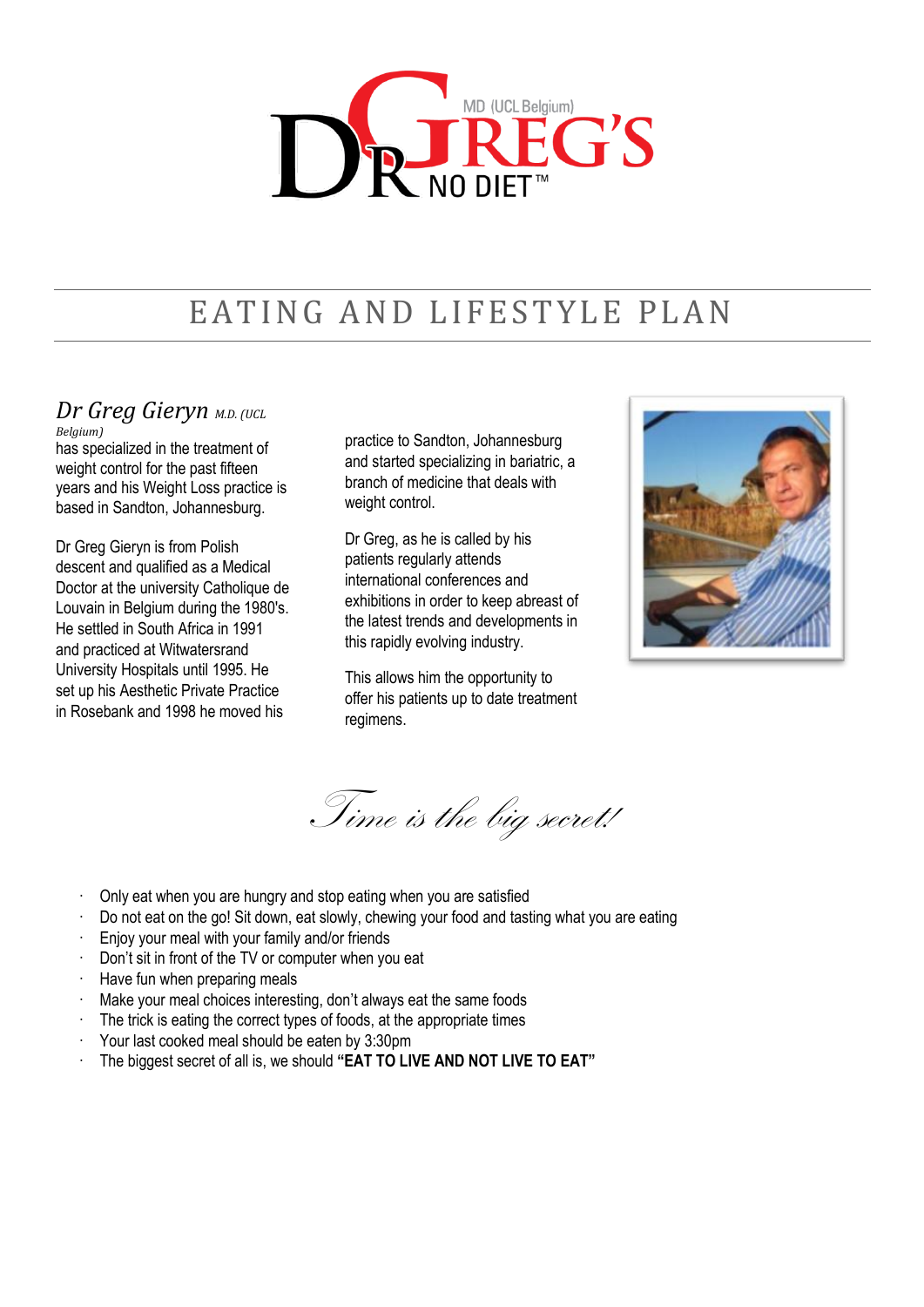# **WHEN TO EAT**

This is very important. Divide your day into two parts. Your metabolism has a 24 hour hormonal cycle or circadian rhythm.

You have two main meals a day. Your first main meal is early in the day and then you have a smaller second meal later in the afternoon. Then a cut off time - no heavy foods at least 3 hours before you go to bed.



# MEAL 1: EAT LIKE A KING!

This is your Main Meal of the day as your digestive system has the whole day to burn the calories you have consumed.

### SNACK TIME: (Between meal 1 and 2 if you need one*)*

Fruit is a healthy choice. *(Max. 2 "hard" fruits a day, like apples, oranges, pears) Take note: most fruit juices are filled with additives and sugar* Make yourself a raw / fresh green salad. *Take note: Sweet or salty snacks will spike your blood sugar levels and may increase your hunger and salt will cause your body retain water.* 





## MEAL 2: SHARE WITH A FRIEND.

This is the smaller meal of your two meals a day. This meal must be eaten at least six (6) hours before going to bed or no later than 3:30pm. This meal can be ideal for a late lunch or early dinner.

#### CUT OFF TIME

Ideally, cut off time should be 3:30pm by then you should have had your 2nd main meal, after this meal, eat as few calories as possible. Your body has enough fat deposits to deplete, so you don't need to continue eating in order to stay active.

If you are going out for a meal be-aware of your choices; remember best food choices and healthier preparation methods To make it easy to lose weight and to speed up the whole weight loss process, the last 6 hours before going to bed you can have raw vegetables, salads and certain fruits (Bananas, Grapes and Avocados, shouldn't be eating at night and not more than twice a week). No protein or starch in the evenings (NO COOKED FOODS).

*Two meals a day and a snack in-between are all you need!*

## Example of a daily Eating Plan

| 1 <sup>st</sup> MEAL                                                                  | <b>SNACK</b>                | 2 <sup>nd</sup> MEAL                                                                                        | <b>Evening Meal</b>                                                                        | <b>Cut off time</b>                                                                                                                            |
|---------------------------------------------------------------------------------------|-----------------------------|-------------------------------------------------------------------------------------------------------------|--------------------------------------------------------------------------------------------|------------------------------------------------------------------------------------------------------------------------------------------------|
| $07:00 - 10:00$                                                                       | $10:00 - 12:00$             | $12:00 - 15:30$                                                                                             | After 15:30 uncooked                                                                       | 3hrs before you go to bed                                                                                                                      |
| 2 x Boiled eggs /scrambled<br>on low GI toast with a fresh<br>fruit and tea or coffee | Yoghurt (Fat free) or Fruit | <b>Chicken Breast Grilled with</b><br>mixed vegetable and wild<br>rice or Salad and small<br>baked potatoes | Mixed raw green salad with<br>julienne raw carrots, baby<br>marrow, tomato and<br>cucumber | Ideally whatever you eat<br>after 3:30pm, should be<br>raw, and stop eating 3hrs<br>before going to bed.<br>Nothing cooked after<br>$3:30pm$ . |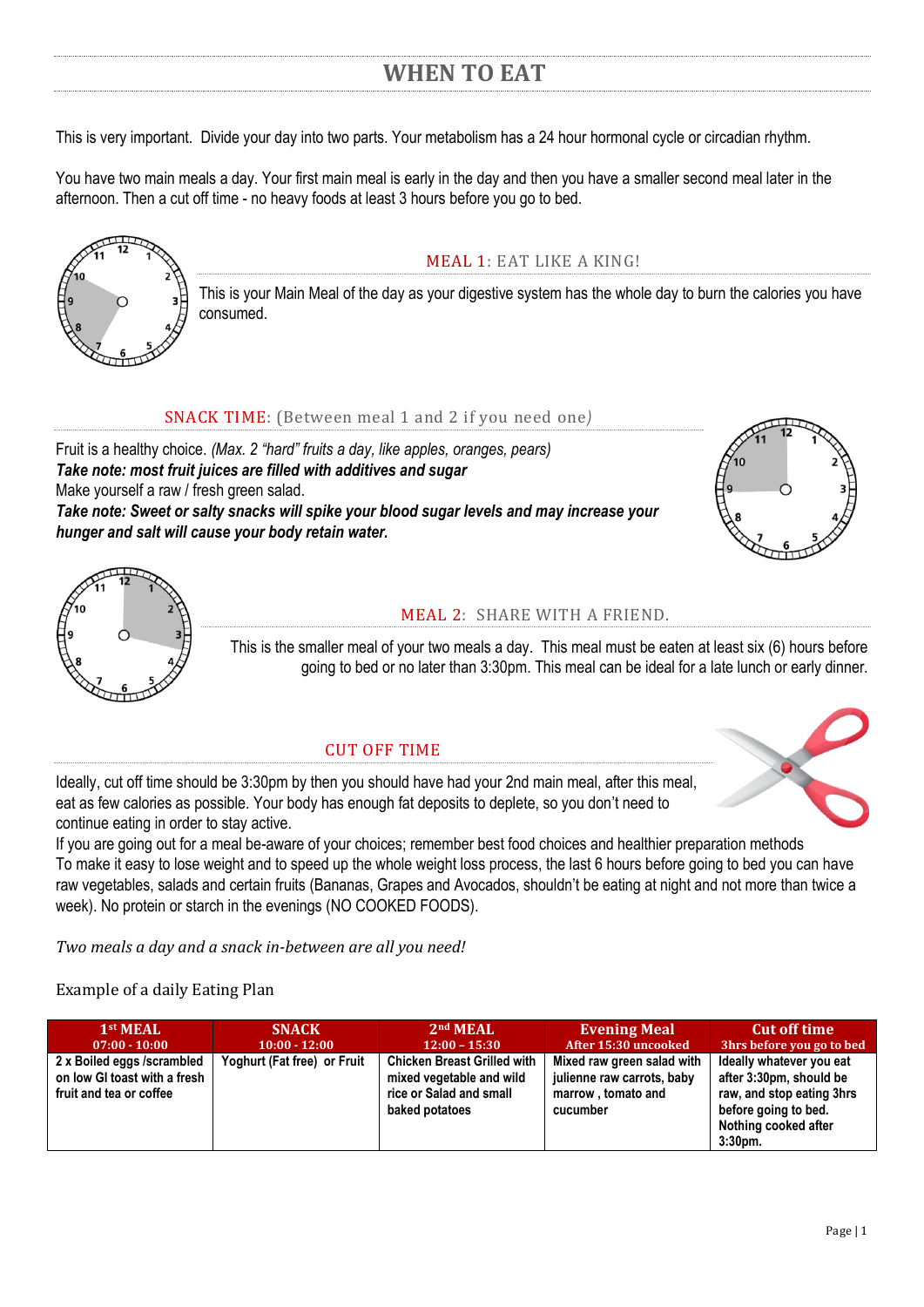- Use fresh, raw and unprocessed foods rather than refined, processed foods. E.g. choose brown rice rather than white rice, brown whole wheat bread rather than white bread.
- Limit your intake of fatty foods that are high kilojoules.
- Eating regularly will ensure that your optimal metabolic rate is maintained, but do not eat if you are not hungry.
- Keep a diary of what you eat and how you prepare it until good eating becomes a habit.
- Never shop when you are hungry and always have a shopping list prepared to avoid "emotional" buying
- Don't buy unhealthy, ready to eat foods.
- Plant-based foods (Vegetables, Fruits, Legumes, etc.) are always better than any other.

# FOOD CHOICES

#### **PROTEINS:**

Eggs, Poultry, Fish, Meat and Tofu Select lean sources of protein; this will limit your intake of unwanted fat. Skinless chicken fillets and fresh fish contain far less fat.

Where possible use lean red meats like ostrich, veal, beef fillet and pork fillet. (Remove all visible fats from your protein).

#### **DAIRY/NON DAIRY:**

Milk, Cheese, Yoghurt and Soy Use skim milk instead of full cream Use white / soft cheeses like mozzarella, cottage cheese or ricotta Low fat/skimmed yoghurts are a better choice

#### **STARCHES/GRAINS**:

Rice, Potatoes, Cereals, Breads/Biscuits, Pasta and Maize Limit starches to two a day Unprocessed starches are slower to digest i.e. wild rice and potatoes

#### **VEGETABLES & SALADS:**

Eat abundantly, as long as it's RAW. Watch out for starchy vegetables like peas, corn, butternut and pumpkin Better WITHOUT butter

#### **FRUITS:**

Snack on any two fresh fruits you like a day. (Bananas, Grapes and Avocados should be eaten sparingly. Hard fruits contains less calories i.e. apples, pears.

#### **TAKE-AWAY AND RESTAURANTS:**

It is best to avoid these when starting a weight-loss/lifestyle change programme.

When out for a meal; focus on the portion sizes; we always have choices, so make the right ones.

# FOOD PREPERATION

#### **Cooking methods**

Limit your intake of fried foods. Use as little oil as possible when cooking. A good option is Spray & Cook. Healthy cooking methods - steaming, baking and grilling

#### **Condiments:** *(food seasoning)*

Use what you like but be aware of salt which is high in sodium and causes water retention. Also be aware of high sugar content as sugar converts to fat when the body can't use it.

You will have better results if you stay away from store bought condiments, i.e. Mayonnaise, ketchup, BBQ Sauce and jams Use fresh herbs and spices these are always tastier and are lower in calories, i.e. Ginger, Tarragon, Oregano, Garlic, etc. Try and avoid ready-made salad dressing, make your own, or sprinkle a few drops of 100% olive oil and lemon juice.